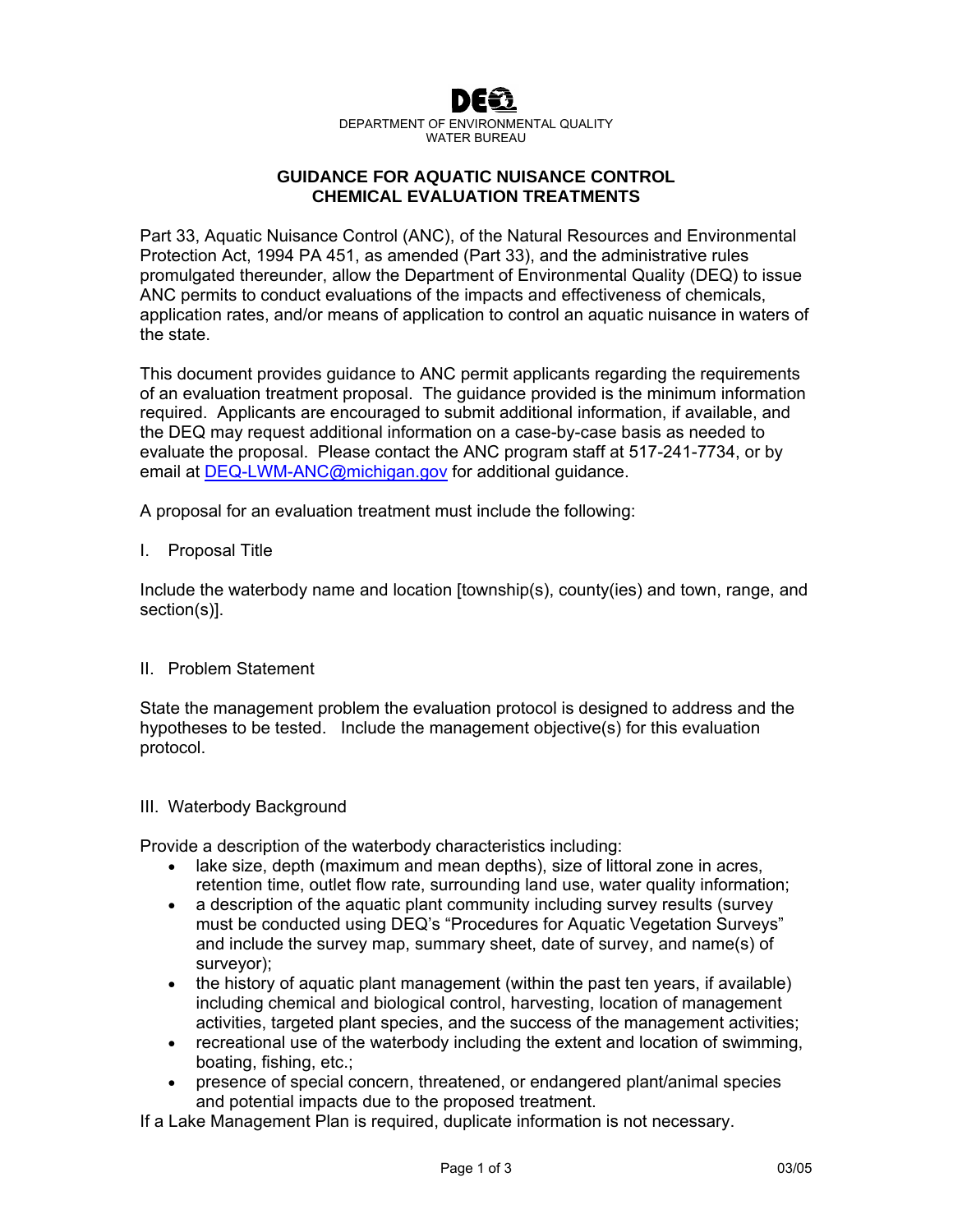# IV. Evaluation Protocol

Outline the evaluation protocol, including the chemical(s) proposed for use, the application rate, the location of treatment, the means of application, and the duration of the evaluation.

## V. Data Collection and Methods

Include a description of what data will be collected during and after the proposed chemical treatment, and the proposed methods for conducting all sampling (e.g., plant sampling, residue sampling, etc.), treatment and sampling schedules, and a map indicating the location of sampling sites. Data collection must be sufficient to support a rigorous assessment of the success or failure of the evaluation protocol.

For fluridone evaluations: pre-treatment PlanTEST™ data and post-treatment residue sampling are required.

#### VI. Discussion

Please include the following information:

- Explain why the past management practices used in this waterbody have not been successful and why the proposed protocol is expected to provide a successful outcome.
- Provide a discussion of and citations for published scientific documentation to support that the proposed evaluation treatment will control the aquatic nuisance without causing unacceptable impacts on: 1.) non-target native aquatic vegetation: 2.) other aquatic or terrestrial life: or 3.) human health and safety.
	- $\triangleright$  In addition, for any proposed whole lake treatment, also provide scientific documentation to support that the proposed evaluation treatment will provide selective control of the aquatic nuisance.

Scientific documentation includes citations from peer-reviewed scientific literature or any scientific paper published by a recognized resource or environmental management organization that includes research data obtained through a scientific process. Provide copies of the publications to the DEQ, upon request.

- Provide a discussion of anticipated or possible water quality impacts.
- If chemical concentration monitoring activities are included (e.g., FasTEST™, PlanTEST™, EffecTEST™, etc), provide justification that the number of samples are representative of the population.
- Describe suitable controls or other actions that will be taken to avoid or minimize impacts to non-target species, and contingency plans for mitigating any unexpected impacts.